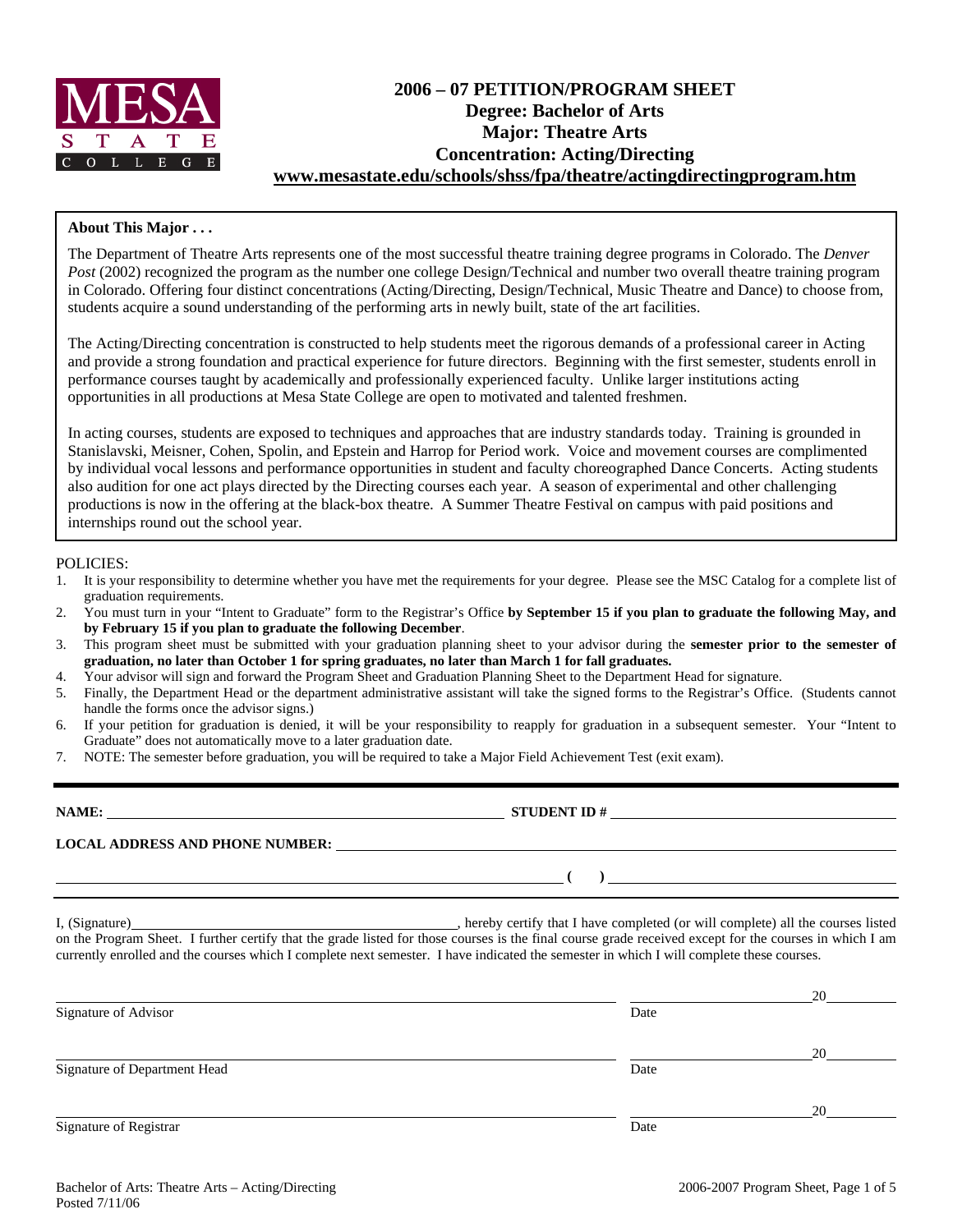- Must earn 120 semester hours and meet the academic residency requirements to earn a baccalaureate degree at Mesa State College.
- Must earn a minimum of 40 semester hours in upper division courses (i.e., 300-level and 400-level courses).
- A cumulative grade point average of 2.0 or higher must be maintained for all courses taken and for all courses in the major.
- When filling out this program sheet a course can only be used once, i.e., no double counting is allowed between categories.
- Excess KINA/HPWE courses beyond the two required and pre-collegiate courses (usually numbered below 100) cannot be used for graduation. • All degree requirements must be completed as described. Any exceptions or substitutions must be recommended in advance by the faculty advisor and approved by the Department Head.
- It is recommended that students work closely with a faculty advisor when selecting courses and scheduling classes prior to registration.
- Students are required to participate in exit examinations or other programs deemed necessary to comply with the college accountability requirement.

General Education Requirements (Minimum of 33 semester hours) See the M.S.C. catalog for the list of courses that meet the general education categories.

| Trns/Subs<br>Credit<br>Course<br>No.<br>Grade<br>Term<br>Year<br>English: ENGL 111 and 112 (6 semester hours, must receive a grade<br>of "C" or higher, must be completed by the time the student has 60<br>semester hours.)<br>*ENGL<br>*ENGL<br>*ENGL 129, Honors English, may be substituted for ENGL 111 and ENGL<br>112. Must earn a grade of "C" or better. May need to take additional electives. | Trns/Subs<br>Credit<br>Course<br>No.<br>Grade<br>Term<br>Year<br><b>Social and Behavioral Sciences: (6 Semester Hours)</b><br><b>Fine Arts:</b> (3 semester hours)                                                                                                                                                                                  |
|----------------------------------------------------------------------------------------------------------------------------------------------------------------------------------------------------------------------------------------------------------------------------------------------------------------------------------------------------------------------------------------------------------|-----------------------------------------------------------------------------------------------------------------------------------------------------------------------------------------------------------------------------------------------------------------------------------------------------------------------------------------------------|
| Math: MATH 110 or higher (3 semester hours, must receive a grade<br>of "C" or better, must be completed by the time the student has 60<br>semester hours.)<br><b>MATH</b>                                                                                                                                                                                                                                | Natural Sciences: (6 semester hours)<br>(At least one course must include a lab)                                                                                                                                                                                                                                                                    |
| <b>Humanities:</b> (6 semester hours)                                                                                                                                                                                                                                                                                                                                                                    | <b>Applied Studies:</b> (3 semester hours)                                                                                                                                                                                                                                                                                                          |
| Other Requirements (9 semester hours)                                                                                                                                                                                                                                                                                                                                                                    |                                                                                                                                                                                                                                                                                                                                                     |
| Kinesiology: (3 Semester Hours)<br>Trns/Subs<br>Course<br>No.<br>Credit<br>Grade<br>Term<br>Year<br>KINE/HPWA/DANC<br>100<br>$\mathbf{1}$<br>KINA/HPWE/DANC<br>KINA/HPWE/DANC<br>See the M.S.C. catalog for the list of approved KINA/HPWE/Selected DANC courses.                                                                                                                                        | <b>Bachelor of Arts Degree Distinction:</b> (6 semester hours)<br>(Two consecutive classes in the same foreign language.)<br>Course<br>No.<br>Credit<br>Grade<br>Term<br>Year<br>Trns/Subs<br>FLA<br>$\mathbf{3}$<br>3<br>FLA<br>(FLAS 114 & $\overline{115}$ will <b>NOT</b> fulfill this requirement.) (Must receive a grade of "C" or<br>above.) |
| Theatre Arts - Acting/Directing Major Requirements (64 semester hours)                                                                                                                                                                                                                                                                                                                                   |                                                                                                                                                                                                                                                                                                                                                     |
| <b>Theatre Core</b> (12 semester hours)                                                                                                                                                                                                                                                                                                                                                                  |                                                                                                                                                                                                                                                                                                                                                     |
| Trns/Subs<br>No.<br>Credit<br>Grade<br>Course<br>Term<br>Year                                                                                                                                                                                                                                                                                                                                            | Credit<br>Trns/Subs<br>Course<br>No.<br>Grade<br>Term<br>Year                                                                                                                                                                                                                                                                                       |
| <b>THEA</b><br>322<br>$\overline{3}$                                                                                                                                                                                                                                                                                                                                                                     | Select 3 sem hrs from THEA 119, THEA 120, THEA 219, THEA 220                                                                                                                                                                                                                                                                                        |
| 3 <sup>7</sup><br><b>THEA</b><br>401                                                                                                                                                                                                                                                                                                                                                                     | or THEA 147, THEA 148, THEA 247, THEA 248,                                                                                                                                                                                                                                                                                                          |
| <b>THEA</b><br>472<br>$\overline{\mathbf{3}}$                                                                                                                                                                                                                                                                                                                                                            | or DANP 157, DANP 257, DANP 357:<br>$\mathbf{1}$<br>$\mathbf{1}$                                                                                                                                                                                                                                                                                    |
|                                                                                                                                                                                                                                                                                                                                                                                                          |                                                                                                                                                                                                                                                                                                                                                     |
| Continued on page 3                                                                                                                                                                                                                                                                                                                                                                                      |                                                                                                                                                                                                                                                                                                                                                     |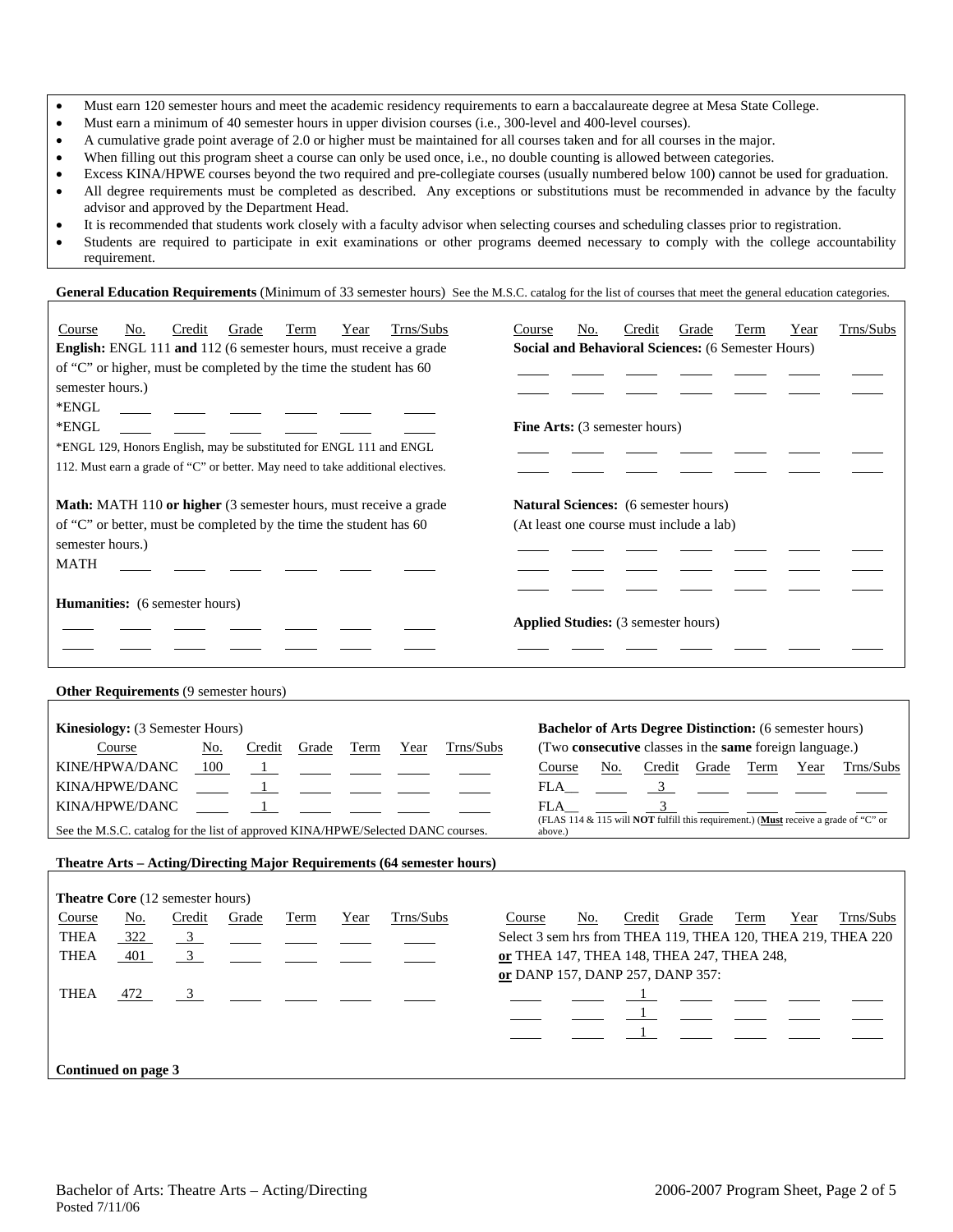|             |     |                                                   |       |      |      | <b>Acting/Directing Emphasis</b> (52 Semester Hours Acting/Directing, 3 Semester Hours support) |             |     |                         |       |                                                               |      |                                                                   |
|-------------|-----|---------------------------------------------------|-------|------|------|-------------------------------------------------------------------------------------------------|-------------|-----|-------------------------|-------|---------------------------------------------------------------|------|-------------------------------------------------------------------|
|             |     | <b>Acting/Directing</b> (52 semester hours)       |       |      |      |                                                                                                 |             |     |                         |       |                                                               |      |                                                                   |
| Course      | No. | Credit                                            | Grade | Term | Year | Trns/Subs                                                                                       | Course      | No. | Credit                  | Grade | Term                                                          | Year | Trns/Subs                                                         |
|             |     | Select 1 semester hour from THEA 117 or THEA 118: |       |      |      |                                                                                                 | <b>THEA</b> | 332 | $\overline{\mathbf{3}}$ |       |                                                               |      |                                                                   |
| <b>THEA</b> |     |                                                   |       |      |      |                                                                                                 | <b>THEA</b> | 380 | $\overline{3}$          |       |                                                               |      |                                                                   |
|             |     | Select 3 semester hours from THEA 142 or 143:     |       |      |      |                                                                                                 |             |     |                         |       | Select 1 semester hour from THEA 417 or 418:                  |      |                                                                   |
| <b>THEA</b> |     | $\overline{\mathbf{3}}$                           |       |      |      |                                                                                                 | <b>THEA</b> |     |                         |       |                                                               |      |                                                                   |
| <b>THEA</b> | 145 | $\overline{\mathbf{3}}$                           |       |      |      |                                                                                                 | <b>THEA</b> | 451 | $\overline{\mathbf{3}}$ |       |                                                               |      |                                                                   |
| <b>THEA</b> | 151 | $\overline{\mathbf{3}}$                           |       |      |      |                                                                                                 | THEA        | 452 | $\frac{3}{2}$           |       |                                                               |      |                                                                   |
| <b>THEA</b> | 152 | $\overline{\mathbf{3}}$                           |       |      |      |                                                                                                 | <b>SPCH</b> | 112 | $\mathcal{E}$           |       |                                                               |      |                                                                   |
|             |     | Select 1 semester hour from THEA 217 or 218:      |       |      |      |                                                                                                 |             |     |                         |       | Select 6 semester hours from THEA 251, 352, 456, 457, or 458: |      |                                                                   |
| <b>THEA</b> |     |                                                   |       |      |      |                                                                                                 | THEA        |     | $\overline{3}$          |       |                                                               |      |                                                                   |
|             |     | Select 3 semester hours from THEA 243 or 244:     |       |      |      |                                                                                                 | THEA        |     | $\overline{3}$          |       |                                                               |      |                                                                   |
| THEA        |     | $\overline{3}$                                    |       |      |      |                                                                                                 |             |     |                         |       |                                                               |      | Select 6 semester hours from THEA 130, 345, 411, 412 or ENGL 355: |
|             |     | Select 1 semester hour from THEA 317 or 318:      |       |      |      |                                                                                                 | <b>THEA</b> |     | 3                       |       |                                                               |      |                                                                   |
| <b>THEA</b> |     |                                                   |       |      |      |                                                                                                 | <b>THEA</b> |     |                         |       |                                                               |      |                                                                   |
| <b>THEA</b> | 331 | $\overline{\mathbf{3}}$                           |       |      |      |                                                                                                 |             |     |                         |       | <b>Support:</b> (3 semester hours, see page 4 for selection)  |      |                                                                   |
|             |     |                                                   |       |      |      |                                                                                                 |             |     |                         |       |                                                               |      |                                                                   |
|             |     |                                                   |       |      |      |                                                                                                 |             |     |                         |       |                                                               |      |                                                                   |

### **Production Requirements**

Each acting/directing student will audition for *four mainstage productions a year* (fall/spring semesters) and if cast, appear in the productions. If *not cast, students will fulfill production obligations in a crewing position (fall/spring semesters).* 

| Freshman |  |  |
|----------|--|--|

Freshman \_\_\_ \_\_\_ \_\_\_ Sophomore \_\_\_ \_\_ \_\_ \_\_ Junior \_\_\_ \_\_ \_\_ \_\_ Senior

| <b>Electives</b> (All college level courses appearing on your final transcript, not listed above that will bring your total semester hours to 120 hours.<br>Excludes KINA/HPWE activity courses.) (13-14 semester hours; additional upper division hours may be needed.) |     |        |       |      |      |           |        |     |        |       |      |      |           |
|--------------------------------------------------------------------------------------------------------------------------------------------------------------------------------------------------------------------------------------------------------------------------|-----|--------|-------|------|------|-----------|--------|-----|--------|-------|------|------|-----------|
| Course                                                                                                                                                                                                                                                                   | No. | Credit | Grade | Term | Year | Trns/Subs | Course | No. | Credit | Grade | Term | Year | Trns/Subs |
|                                                                                                                                                                                                                                                                          |     |        |       |      |      |           |        |     |        |       |      |      |           |
|                                                                                                                                                                                                                                                                          |     |        |       |      |      |           |        |     |        |       |      |      |           |
|                                                                                                                                                                                                                                                                          |     |        |       |      |      |           |        |     |        |       |      |      |           |
|                                                                                                                                                                                                                                                                          |     |        |       |      |      |           |        |     |        |       |      |      |           |

### **GRADUATION INFORMATION**

See the "Undergraduate Graduation Requirements" in the Mesa State College catalog for additional graduation information.

**GENERAL EDUCATION REQUIREMENTS** (Minimum of 33 Semester Hours) See current Mesa State College catalog for list of courses that fulfill the requirements below. If one (or more) of the selections below is required in your major, you must use it to fulfill the major requirement and **make a different selection to meet the general education requirement. The courses may not be used to fulfill both requirements.**

**English – 6** Semester Hours (Must be **completed** before student has 60 semester hours. Must receive grade of "C" or above.) ENGL 111 **and** ENGL 112 **or** ENGL 129 *(by permission)*

**Mathematics – 3** Semester Hours chosen from: MATH 110 **or higher** (Must be **completed** before student has 60 semester hours. Must receive grade of "C" or above.)

**Humanities – 6** semester hours

**Social and Behavioral Sciences – 6** semester hours

**Fine Arts – 3** semester hours

**Natural Sciences – 6** semester hours (At least one course must include a lab.)

**Applied Studies – 3** semester hours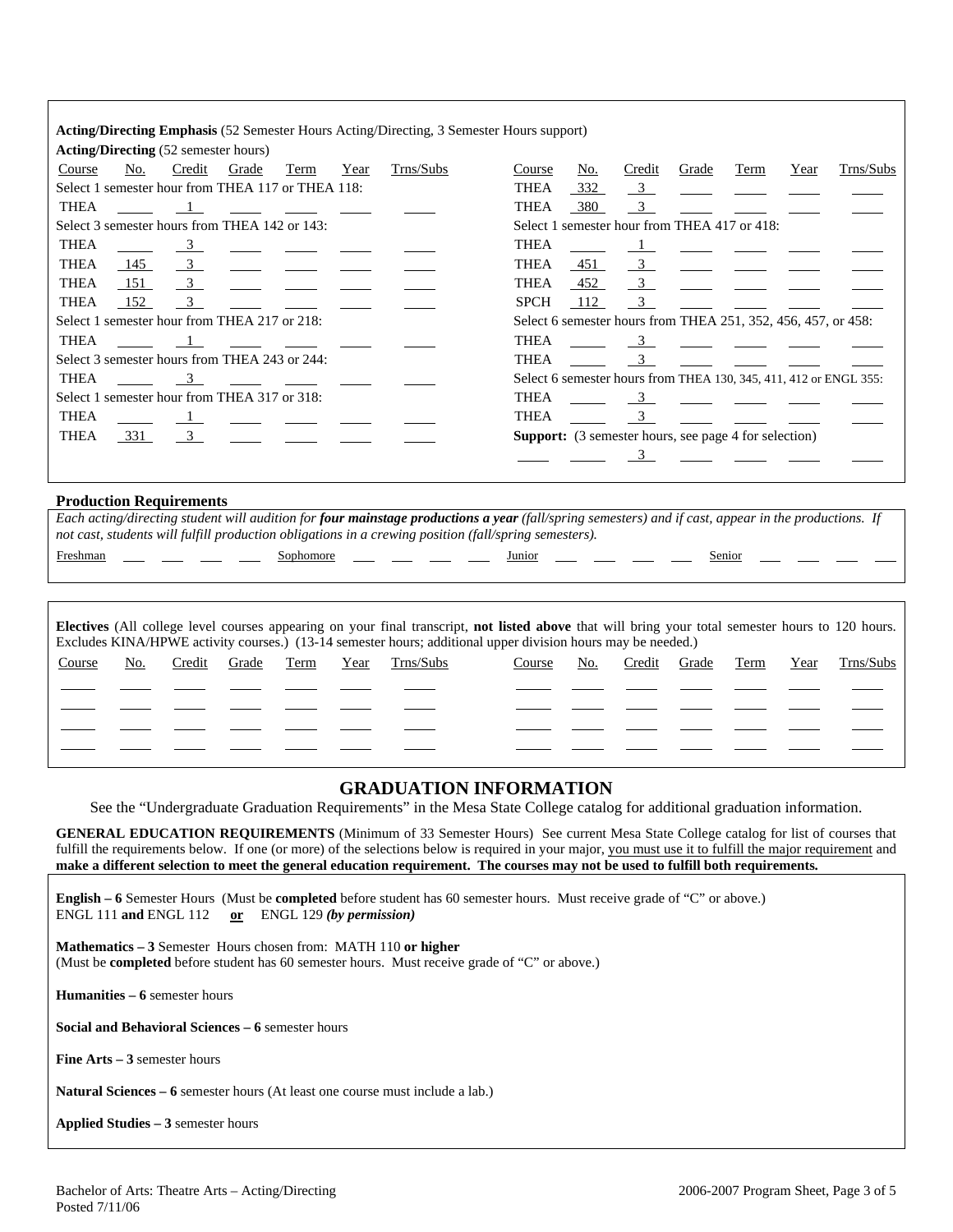### **OTHER REQUIREMENTS** (9 Semester Hours)

**Kinesiology – 3** Semester Hours Each student must take KINE/HPWA 100 together with two KINA/HPWE/Selected DANC courses. See current catalog for listing.

**Degree Distinction – 6** Semester Hours Select from one of the following sequences: FLAF 111 *followed by* FLAF 112 **or** FLAG 111 *followed by* FLAG 112 Or FLAS 111 *followed by* FLAS 112 **or** Two **consecutive** classes in the **same** foreign language. \*(FLAS 114 & 115 will **NOT** fulfill this requirement. **Must** receive a grade of "C" or above in **both** classes.)

## **Theatre Arts – Acting/Directing** (64 Semester Hours)

| <b>Theatre Core (12 Semester Hours)</b>                   | <b>Support Courses</b> (3 semester hours) Choose from: |
|-----------------------------------------------------------|--------------------------------------------------------|
| THEA 322 Stage Management                                 | DANP 157-457 Repertory Dance                           |
| THEA 401 Performing Arts Management                       | DANC 219 Ballroom Dance                                |
| THEA 472 Performance Seminar                              | DANC 160 Beginning Ballet with                         |
| Three Semester Hours chosen from:                         | DANC 160L Beginning Ballet Lab                         |
| THEA 119, 120, 219, 220 Technical Performance or          | DANC 169 Beginning Modern Dance with                   |
| THEA 147, 148, 247, 248 Drama Performance or              | DANC 169L Beginning Modern Dance Lab                   |
| DANP 157, 257, 357 Repertory Dance                        | DANC 174 Beginning Jazz Dance with                     |
|                                                           | DANC 174L Beginning Jazz Dance Lab                     |
|                                                           | DANC 177 Beginning Tap Dance with                      |
|                                                           | DANC 177L Beginning Tap Dance Lab                      |
| <b>Acting/Directing Emphasis (52 Semester Hours)</b>      | THEA 114-414 Summer Theatre                            |
| THEA 117 or 118 Play Production                           | THEA 117-417 Play Production                           |
| THEA 142 Make-Up or THEA 143 Costuming                    | THEA 118-418 Play Production                           |
| THEA 145 Introduction to Dramatic Literature              | THEA 119-419 Technical Performance                     |
| THEA 151 Acting I: Beginning Acting                       | THEA 120-420 Technical Performance                     |
| THEA 152 Acting II: Stage Movement                        | THEA 128-428 Theatre Forums                            |
| THEA 217 or 218 Play Production                           | THEA 129-429 Theatre Forums                            |
| THEA 243 Theatre Practice: Scene Construction or          | THEA 141 Theatre Appreciation                          |
| THEA 244 Theatre Practice: Beginning Lighting             | THEA 142 Make-Up                                       |
| THEA 317 or 318 Play Production                           | THEA 143 Costuming                                     |
| THEA 331 Theatre History I: 400 B.C. to 1642              | THEA 147-447 Drama Performance                         |
| THEA 332 Theatre History II: 1642-Present                 | THEA 148-448 Drama Performance                         |
| THEA 380 Playwriting I                                    | THEA 196-496 Topics                                    |
| THEA 417 or 418 Play Production                           | THEA 213 Creative Play Activities - Drama              |
| THEA 451 Directing I                                      | THEA 243 Theatre Practice: Scene Design                |
| THEA 452 THEA 452 Directing II: Acting/Directing Capstone | THEA 244 Theatre Practice: Beginning Lighting          |
| SPCH 112 Voice and Diction                                | THEA 251 Acting III: The Meisner Approach              |
| Select 6 semesters hours from:                            | THEA 260 Costume Construction I                        |
| THEA 251 Acting III: The Meisner Approach                 | THEA 341 Musical Theatre History and Literature        |
| THEA 352 Acting V: Styles in Acting                       | THEA 343 Scene Design                                  |
| THEA 456 Acting VI: Acting for the Camera                 | THEA 344 Advanced Stage Lighting                       |
| THEA 457 Acting VII: Auditions                            | THEA 345 World Drama                                   |
| THEA 458 Acting VIII: Elizabethan Acting Techniques       | THEA 352 Acting V: Styles in Acting                    |
| Select 6 semesters hours from:                            | THEA 360 Costume Construction II                       |
| THEA 130 Script Analysis                                  | THEA 376 World's Greatest Films                        |
| THEA 345 World Drama                                      | THEA 395-495 Independent Study                         |
| THEA 411 American Drama                                   | THEA 411 American Drama                                |
| THEA 412 Contemporary Drama                               | THEA 412 Contemporary Drama                            |
| ENGL 355 Shakespeare                                      | THEA 456 Acting VI: Acting for the Camera              |
|                                                           | THEA 457 Acting VII: Auditions                         |
|                                                           | THEA 458 Acting VIII: Elizabethan Acting Techniques    |
|                                                           | THEA 499 Internship                                    |

#### **General Electives: 13-14 Semester Hours;** additional upper division hours may be needed.

Students are required to participate in exit examinations or other programs deemed necessary to comply with the college accountability requirement. All degree requirements must be completed as described above. Any exceptions or substitutions must be recommended in advance by the faculty advisor and approved by the Department Head.